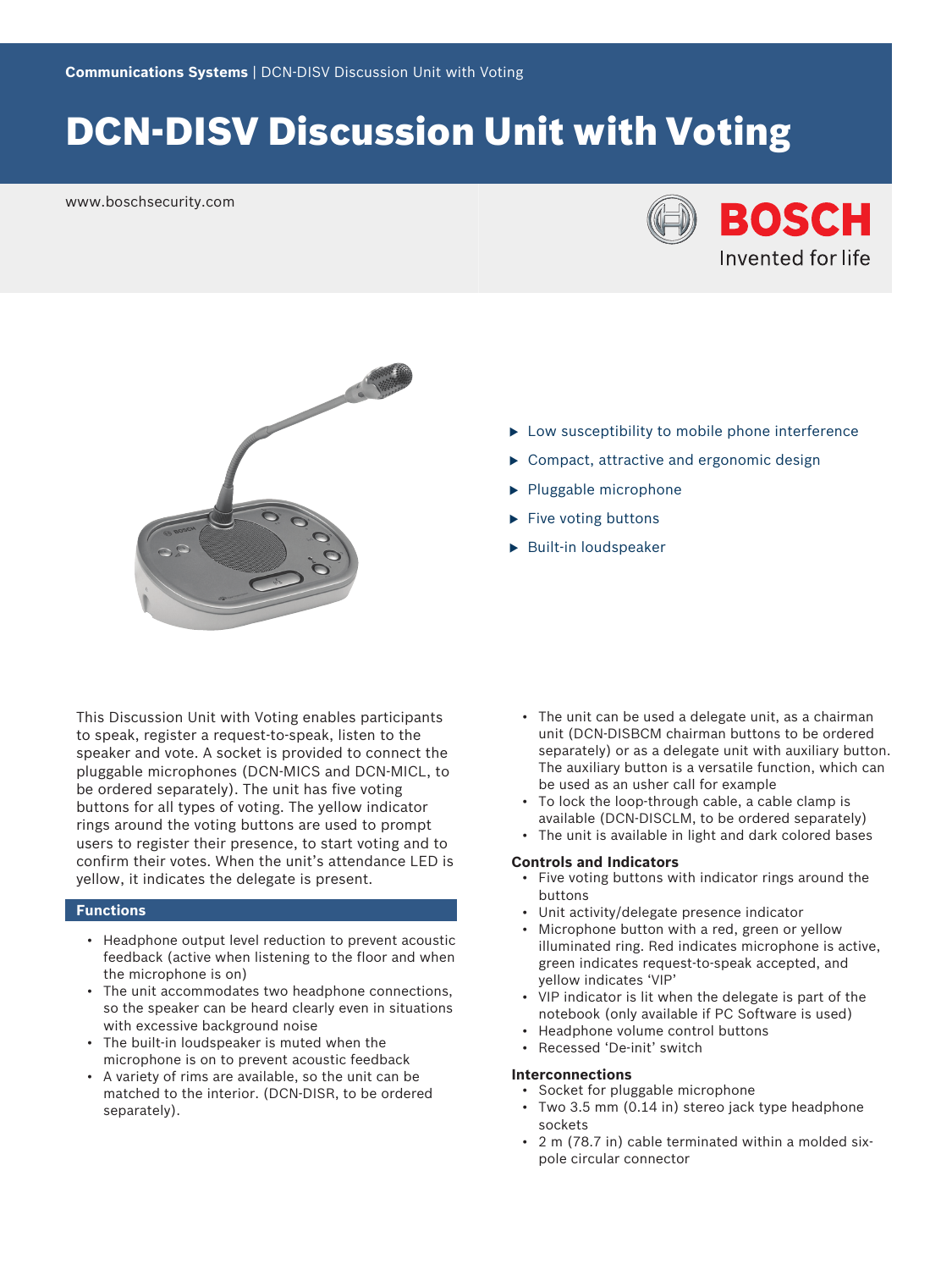• Six-pole circular connector for loop-through connections

# **Certifications and approvals**

**Region Certification** Europe CE

# **Technical specifications**

# **Electrical**

| Frequency response       | 30 Hz to 20 kHz         |
|--------------------------|-------------------------|
| Headphone load impedance | $>$ 32 ohm $<$ 1k ohm   |
| Output power             | $2 \times 15$ mW/32 ohm |

### **Mechanical**

| Tabletop (portable or fixed mounting)<br>and flush mounting   |
|---------------------------------------------------------------|
| (without microphone)                                          |
| 61 x 190 x 116 mm<br>$(2.4 \times 7.5 \times 4.6)$ in)        |
| $6 \times 190 \times 120$ mm $(0.2 \times 7.5 \times 4.7$ in) |
| 800 g (1.76 lb)                                               |
| Silver (RAL 9022)                                             |
|                                                               |
| Light Grey (RAL 000 7500)                                     |
| Charcoal (PH 10736)                                           |
|                                                               |

# **Ordering information**

# **DCN‑DISV‑L Discussion Voting Light**

pluggable microphone, light base, microphone and rims to be ordered separately Order number **DCN-DISV-L**

# **DCN‑DISV‑D Discussion Voting Dark**

pluggable microphone, dark base, microphone and rims to be ordered separately Order number **DCN-DISV-D**

**DCN‑MICS Pluggable Short Microphone** length 310 mm (12.2 inch), silver Order number **DCN-MICS**

**DCN‑MICL Pluggable Long Microphone** length 480 mm (18.9 inch), silver

Order number **DCN-MICL**

**DCN‑DISRH‑SR Rim High Gloss Silver (10 pcs)** silver, high gloss, 10 pieces Order number **DCN-DISRH-SR**

**DCN‑DISR‑SR Rim Silver (10 pcs)**

silver, 10 pieces Order number **DCN-DISR-SR** **DCN‑DISR‑D Rim Dark (10 pcs)** dark, 10 pieces Order number **DCN-DISR-D**

**DCN‑DISRMH Rim Metal High Gloss (10 pcs)** metal, high gloss, 10 pieces Order number **DCN-DISRMH**

**DCN‑DISRMS Rim Metal Semi Gloss (10 pcs)** metal, semi gloss, 10 pieces Order number **DCN-DISRMS**

**DCN‑DISBCM Buttons Chairman (10 sets)**  $10$  sets Order number **DCN-DISBCM**

**DCN‑DISBDD Buttons Dual Use (10 sets)** 10 sets Order number **DCN-DISBDD**

**DCN‑DISCLM Cable Clamp (25 pcs)** 25 pieces Order number **DCN-DISCLM**